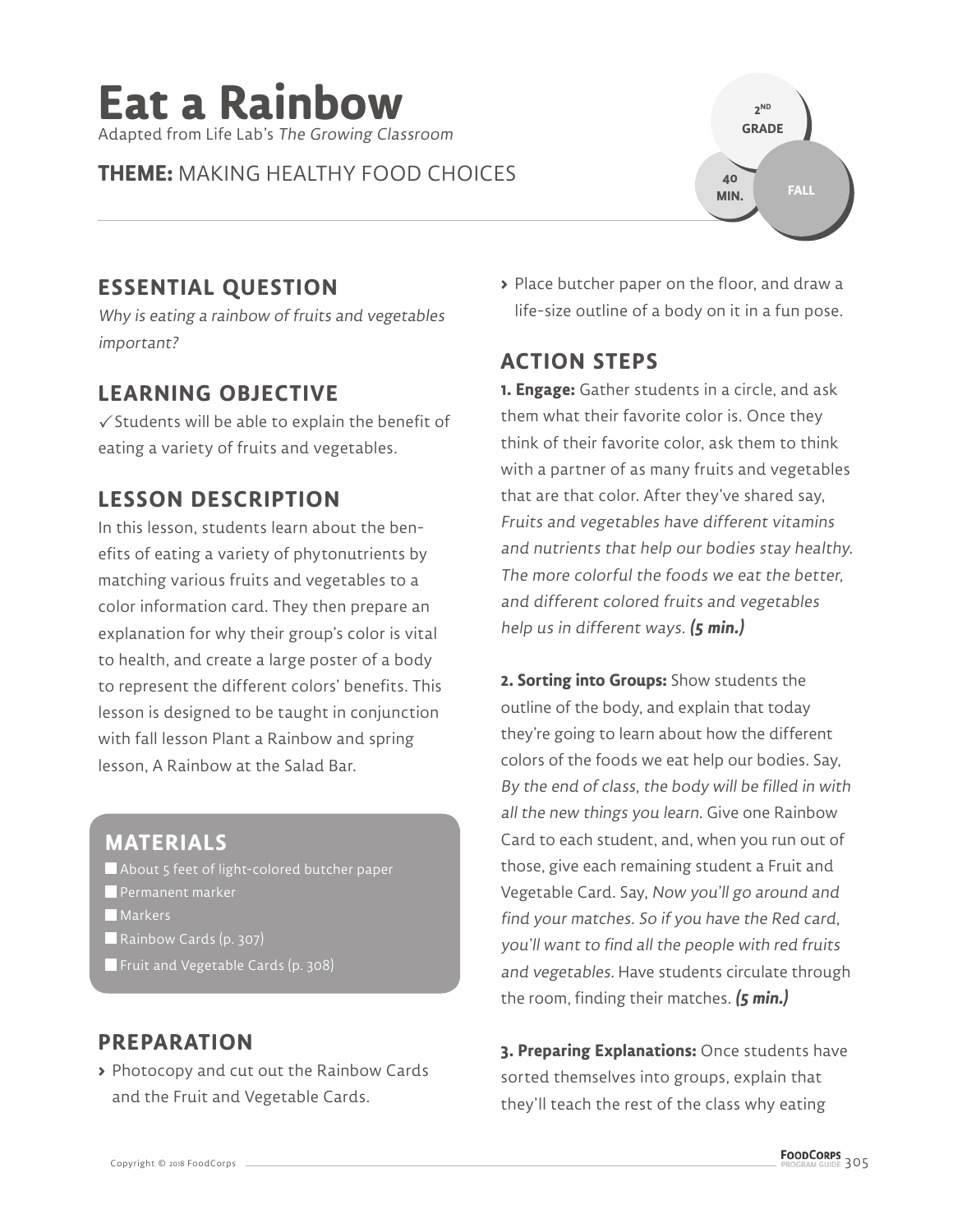fruits and vegetables of their color is important for all-around health. Make sure they know to find the information on the health benefits of each color on their Rainbow Cards. Circulate through the room, helping students make the connection between the color and the parts of the body the color benefits. **(10 min.)**

**4. Presenting:** Have each group present to the class why their color is important. After each group presents, summarize for students why the color is beneficial for our bodies, and color the associated parts of the body on butcher paper with that color marker. For example, you might draw teeth in green or a heart in red. Solicit ideas from students for how to represent the information. For example, to represent the idea that blue or purple foods are good for the brain, you might draw blue or purple thought bubbles. **(15 min.)**

#### **REFLECTION**

Have students discuss the following questions in small groups, then share with the class: **(5 min.)**

- Why is it important to eat a variety of colorful fruits and vegetables?
- What fruits or vegetables have you eaten today? What colors are they?
- What colored fruit or vegetable would you like to eat next and why?

## **ADAPTATIONS**

**Garden:** Pass out the Rainbow Cards to students, but instead of matching them to pictures of fruits and vegetables, have them find fruits and vegetables in the garden to represent each color.

# **ACADEMIC CONNECTIONS**

English Language Arts Common Core State Standards

#### **CCSS.ELA-LITERACY.SL.2.6**

Produce complete sentences when appropriate to task and situation in order to provide requested detail or clarification.

#### **CCSS.ELA-LITERACY.RI.2.9**

Compare and contrast the most important points presented by two texts on the same topic.

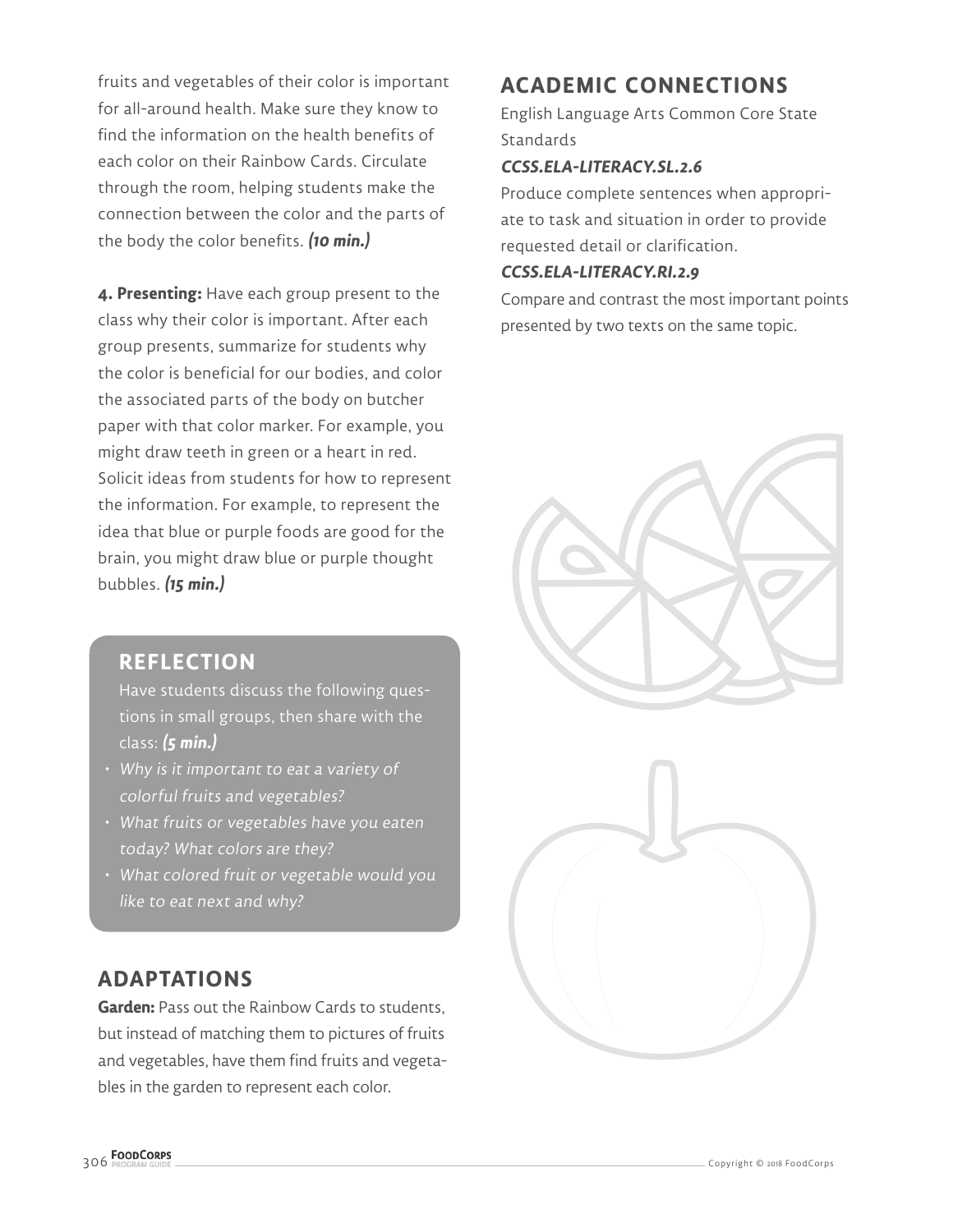